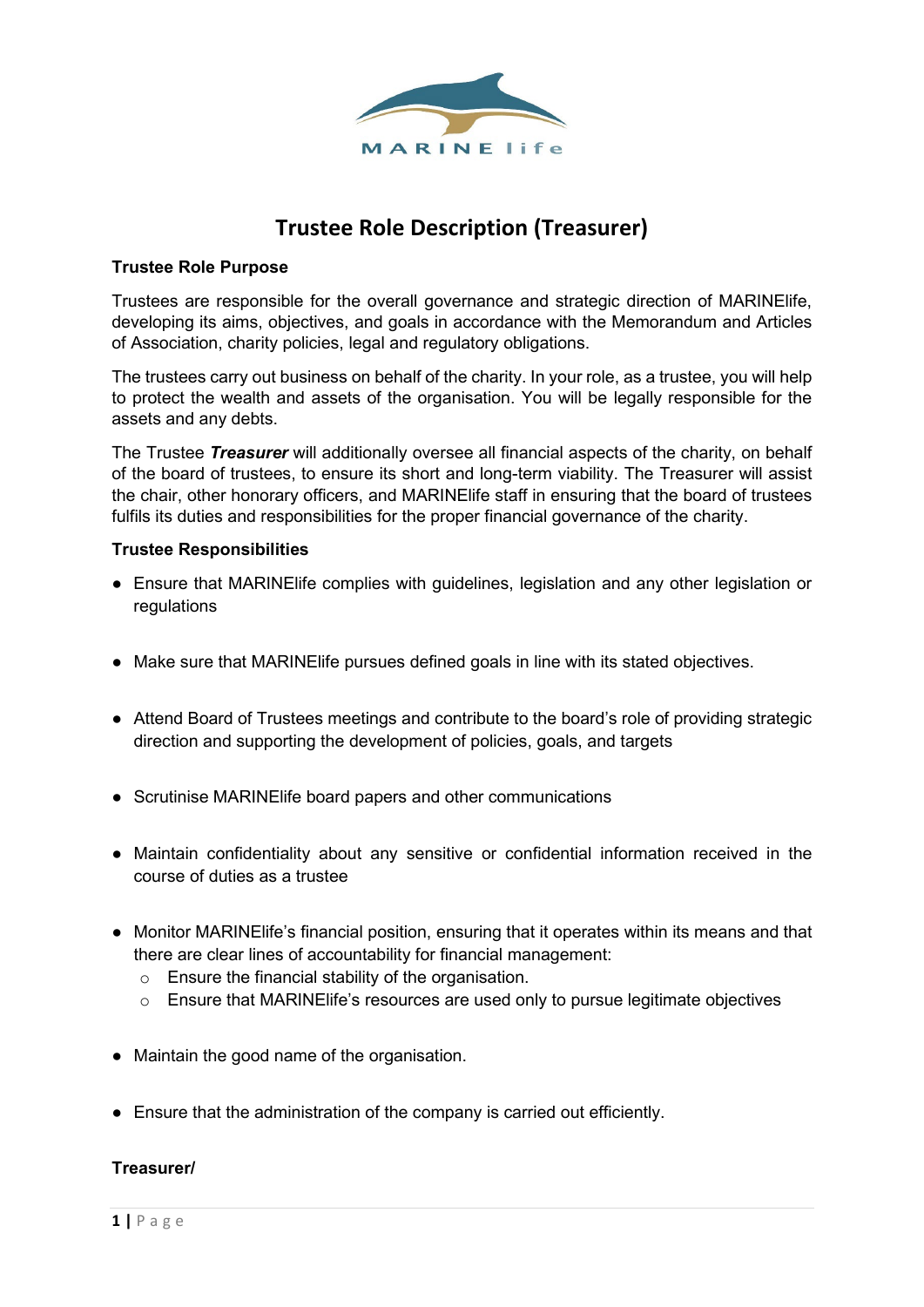

#### **Treasurer Responsibilities**

In partnership with the Chair and administrative staff, the Treasurer will:

- ensure that the board of trustees fulfils its duties and responsibilities for the proper financial governance of the charity, and that the charity operates within the financial guidelines set out in current legislation, by the charity commission, in the charity's constitution and by the board.
- ensure that the charity has adequate financial and internal audit controls and that these are monitored and reviewed regularly.
- identify and bring to the attention of the board financial risks facing the charity.
- ensure that the charity's financial resources are sufficient to meet the charity's current and future needs, and advise the board on reserves policy, and ensure that this policy is reviewed and monitored regularly.
- advise the board on the financial implications and operational risks arising from board decisions, especially the board's strategic and policy decisions
- scrutinise the proposed annual budget and advise and guide the board accordingly.
- scrutinise management accounts, performance against budget, trading performance etc, and advise the board accordingly.
- scrutinise and regularly evaluate the charity's cash flow position and inform the board of any concerns.
- ensure that funding received for specific purposes is separately accounted for and spent for the purposes for which it was given.
- maintain oversight of income due to the charity and that all tax benefits are obtained and all rating relief due is claimed.
- maintain oversight of forecasts of capital resources and of income and expenditure, and monitor financial trends
- meet the Charity's Accountant once a year.
- formally present the accounts to the board of trustees for approval and authorise submission to Companies House and the Charity Commissioners.
- ensure that intangible assets such as organisational knowledge and expertise, intellectual property, the charity's good name and reputation etc. are properly valued, utilised, and safeguarded.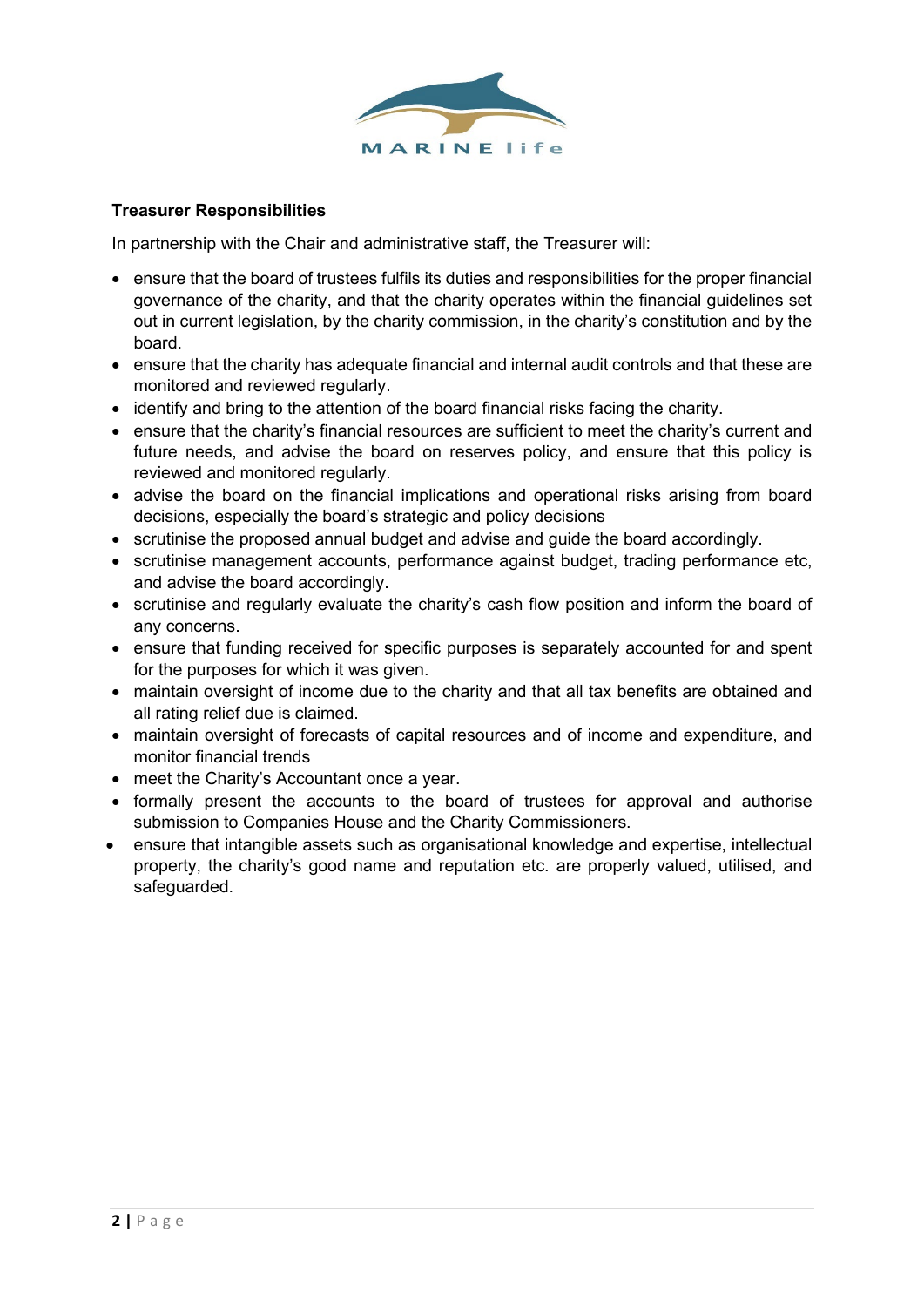

# **Trustee Role Description (Merchandising)**

#### **Trustee Role Purpose**

Trustees are responsible for the overall governance and strategic direction of MARINElife, developing its aims, objectives, and goals in accordance with the Memorandum and Articles of Association, charity policies, legal and regulatory obligations.

The trustees carry out business on behalf of the charity. In your role, as a trustee, you will help to protect the wealth and assets of the organisation. You will be legally responsible for the assets and any debts.

The Trustee with the *Merchandising Brief* will additionally champion the development of strategy and policies of the organisation on behalf of the Board and giving relevant guidance and support to staff & volunteers.

#### **Trustee Responsibilities**

- Ensure that MARINElife complies with quidelines, legislation and any other legislation or regulations
- Make sure that MARINElife pursues defined goals in line with its stated objectives.
- Attend Board of Trustees meetings and contribute to the board's role of providing strategic direction and supporting the development of policies, goals, and targets
- Scrutinise MARINElife board papers and other communications
- Maintain confidentiality about any sensitive or confidential information received in the course of duties as a trustee
- Monitor MARINElife's financial position, ensuring that it operates within its means and that there are clear lines of accountability for financial management:
	- o Ensure the financial stability of the organisation.
	- o Ensure that MARINElife's resources are used only to pursue legitimate objectives
- Maintain the good name of the organisation.
- Ensure that the administration of the company is carried out efficiently.

Merchandising/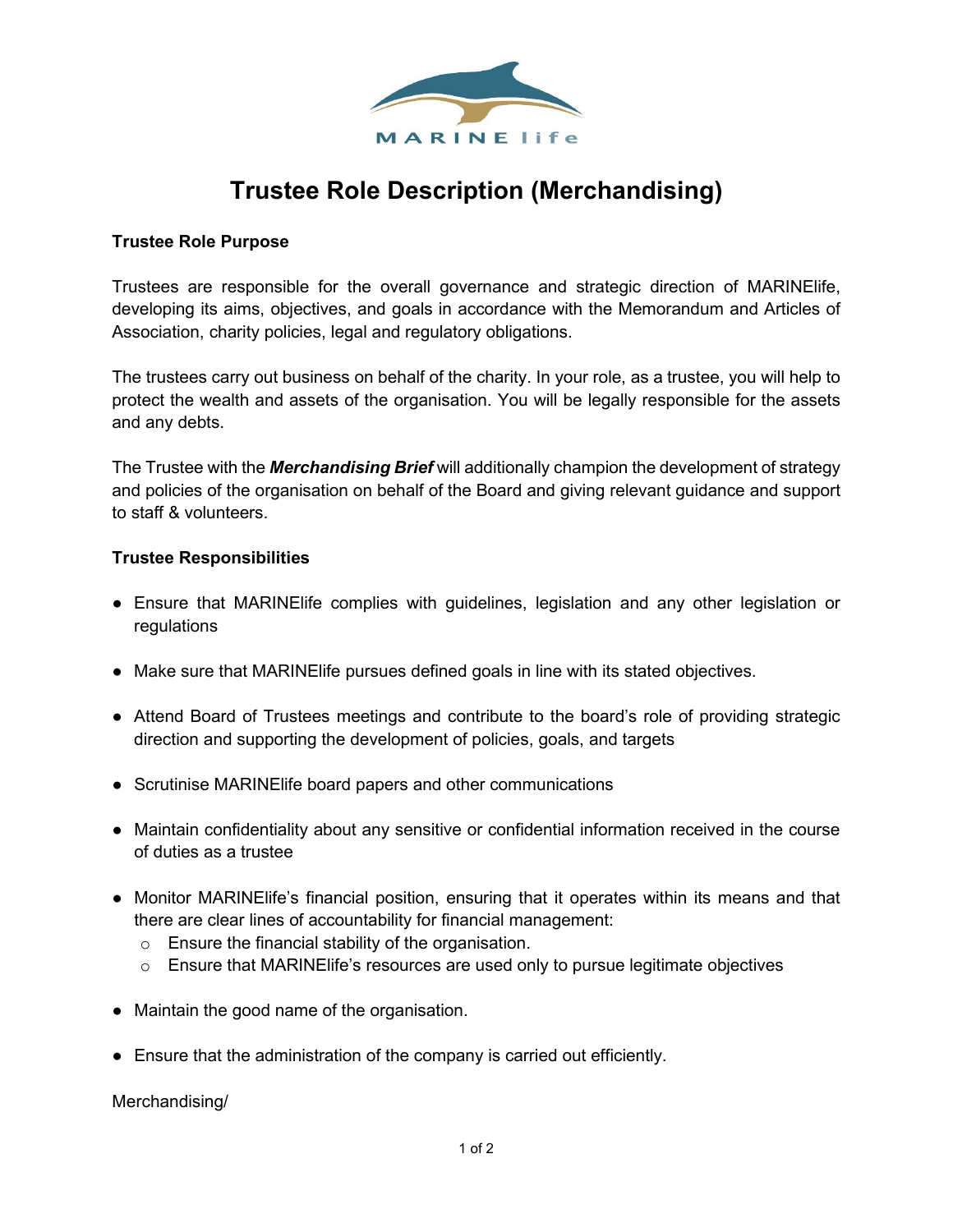

#### **Merchandising Responsibilities**

- Use your expertise to assist MARINElife in selling goods and services to fund the furtherance of the charity's objectives and projects
- Develop and oversee the application of a Merchandising Strategy and assist in the procurement of resources to deliver it
- Secure the support of the Board of Trustees for the Strategy and keep the Board informed about its delivery
- Develop and oversee Merchandise planning & policies on behalf of the Board. This would include
	- Market research
	- Procurement
	- Marketing
	- Order taking & fulfillment
	- Quality control and customer satisfaction
	- generating net income to help sustain the Charity
	- Supporting other Programmes such as Fundraising, Training & Education
- Give required support and quidance on Merchandising to staff & volunteers.
- Lead discussions and provide guidance on new initiatives,
- Ensure that the MARINE life Budget provides adequately for the Charity's Merchandising needs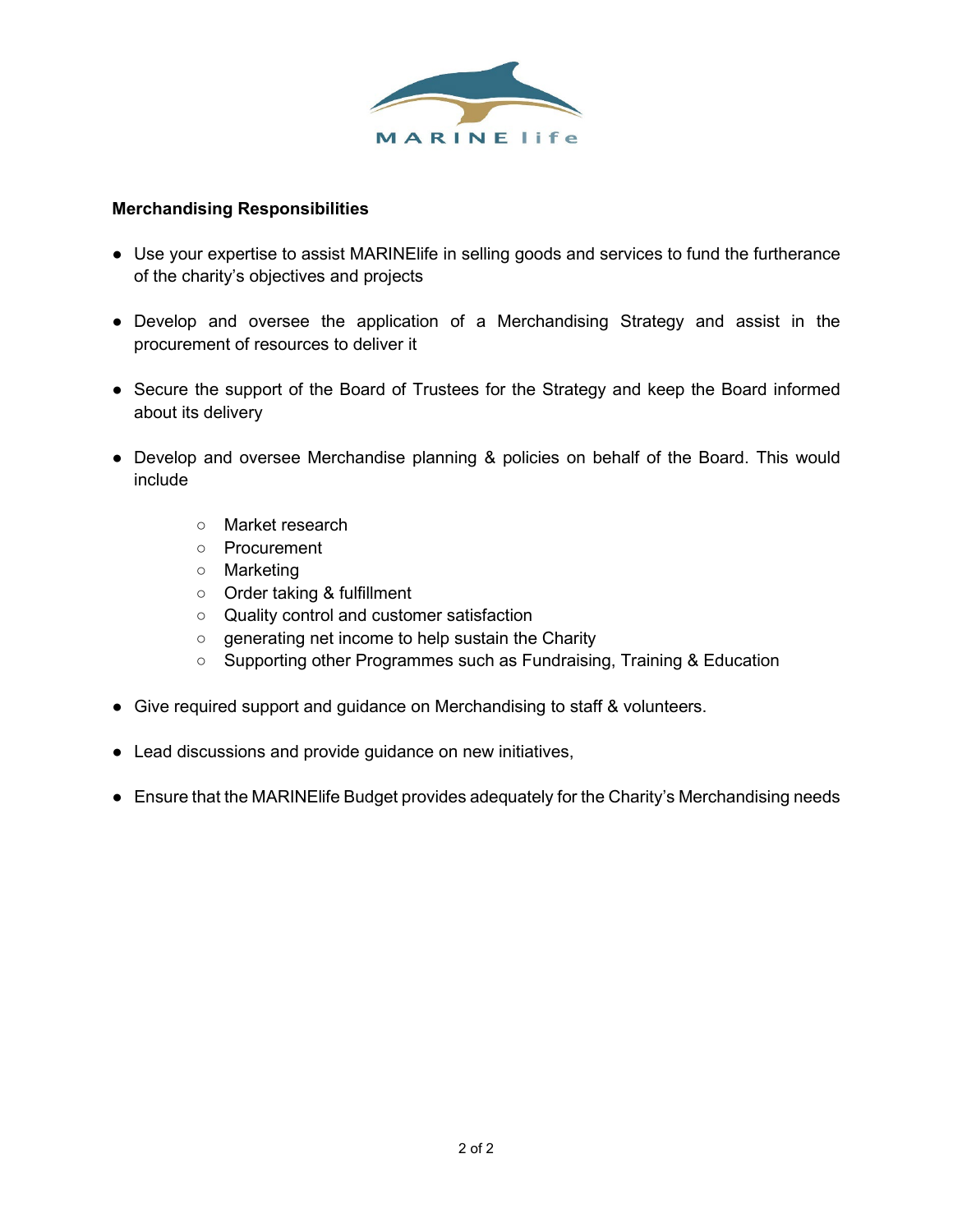

## **Trustee Role Description (Science)**

#### **Trustee Role Purpose**

Trustees are responsible for the overall governance and strategic direction of MARINElife, developing its aims, objectives, and goals in accordance with the Memorandum and Articles of Association, charity policies, legal and regulatory obligations.

The trustees carry out business on behalf of the charity. In your role, as a trustee, you will help to protect the wealth and assets of the organisation. You will be legally responsible for the assets and any debts.

The Trustee with the *Science Brief* will additionally champion the development of strategy and policies of the organisation on behalf of the Board and giving relevant guidance and support to staff & volunteers.

#### **Trustee Responsibilities**

- Ensure that MARINElife complies with guidelines, legislation and any other legislation or regulations
- Make sure that MARINElife pursues defined goals in line with its stated objectives.
- Attend Board of Trustees meetings and contribute to the board's role of providing strategic direction and supporting the development of policies, goals, and targets
- Scrutinise MARINElife board papers and other communications
- Maintain confidentiality about any sensitive or confidential information received in the course of duties as a trustee
- Monitor MARINE ife's financial position, ensuring that it operates within its means and that there are clear lines of accountability for financial management:
	- o Ensure the financial stability of the organisation.
	- $\circ$  Ensure that MARINElife's resources are used only to pursue legitimate objectives
- Maintain the good name of the organisation.
- Ensure that the administration of the company is carried out efficiently.

Science Champion/